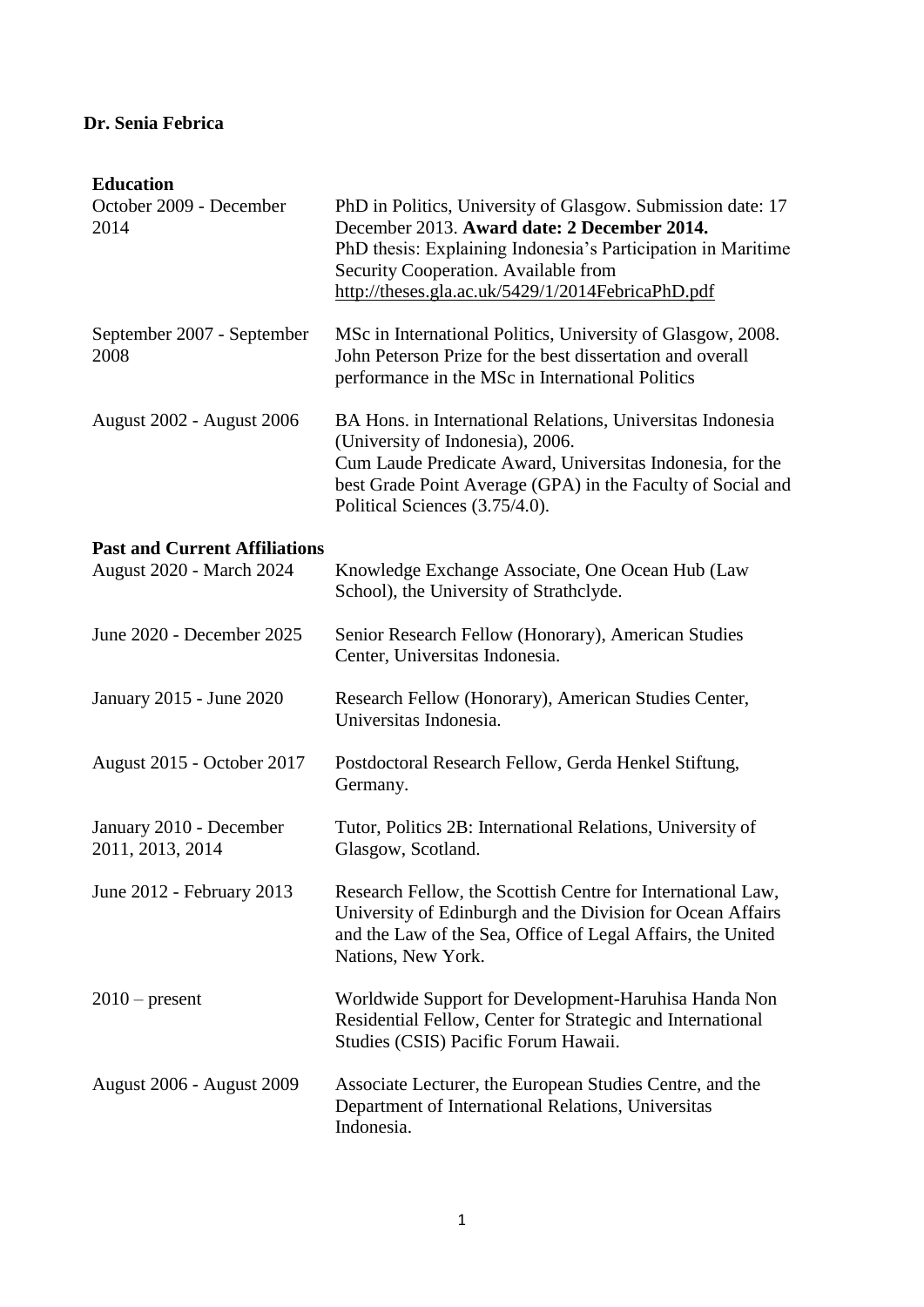## **Publications**

**Book**

(2017). *[Maritime Security and Indonesia: Cooperation, Interests and Strategies.](https://www.routledge.com/Maritime-Security-and-Indonesia-Cooperation-Interests-and-Strategies/Febrica/p/book/9781138348219)* London: Routledge.

### **Peer-Reviewed Journal Articles**

**(1)** (2020). ["Navigating Between the Two Reefs: Indonesian Media and Government Representation](https://easc.scholasticahq.com/article/14187-navigating-between-the-two-reefs-indonesian-media-and-government-representation-of-china-and-the-united-states)  [of China and the United States"](https://easc.scholasticahq.com/article/14187-navigating-between-the-two-reefs-indonesian-media-and-government-representation-of-china-and-the-united-states) in *Middle Powers in the Indo-Pacific Region*, Bond University & United States Naval War College.

**(2)** (2018).["Analysing Indonesian Media and Government Representation of China.](http://bacsuk.org.uk/wp-content/uploads/2018/07/JBACS-8.2-Febrica-and-Sudarman-89-119.pdf)" *British Journal of Chinese Studies* 8:2, pp.89-119. Co-author with S.Sudarman.

**(3)** (2015). ["Why Cooperate? Indonesia and Anti-Maritime Terrorism Cooperation,](https://onlinelibrary.wiley.com/doi/full/10.1111/aspp.12162)" *Asian Politics & Policy* 7:1, pp. 105-130.

**(4)** (2014). ["Securing the Sulu-Sulawesi Seas from Maritime Terrorism: A Troublesome](https://www.jstor.org/stable/pdf/26297173.pdf)  [Cooperation?"](https://www.jstor.org/stable/pdf/26297173.pdf) *Perspectives on Terrorism* 8:3 (2014), pp. 64-83.

**(5)** (2010). ["Securitizing Terrorism in Southeast Asia: Accounting for the Varying Responses of](https://online.ucpress.edu/as/article-abstract/50/3/569/24362/Securitizing-Terrorism-in-Southeast-Asia?redirectedFrom=fulltext)  [Indonesia and Singapore.](https://online.ucpress.edu/as/article-abstract/50/3/569/24362/Securitizing-Terrorism-in-Southeast-Asia?redirectedFrom=fulltext)" *Asian Survey* 50:3, pp. 569-590.

#### **Selected Book Chapters**

**(1)** (2020). ["Piracy"](https://link.springer.com/referenceworkentry/10.1007/978-3-319-74336-3_353-1) and ["Anti-Piracy Cooperation,](https://link.springer.com/referenceworkentry/10.1007/978-3-319-74336-3_310-1)" in *The Encyclopedia of Global Security.* Romaniuk (ed.). London: Palgrave MacMillan.

**(2)** (2019). ["Counter-terrorism and Human Rights in ASEAN Since 9/11"](https://link.springer.com/referenceworkentry/10.1007/978-981-10-3894-5_10-2) in *International Human Rights and Counter-Terrorism.* Hoadley (ed.). New York: Springer, pp.1-29

**(3)** (2017). ["Refining the Importance of Audience in Securitization: Southeast Asia's Fight against](https://link.springer.com/chapter/10.1057/978-1-137-55769-8_33)  [Terrorism,](https://link.springer.com/chapter/10.1057/978-1-137-55769-8_33)" in *The Palgrave Handbook of Global Counterterrorism Policy*. Romaniuk, Webb, Irrera & Grice (eds.) London: Palgrave, pp.703-731.

**(4)** (2017). "Psychological Warfare: US Covert Paramilitary Operations in Indonesia and Iraq," in *[The Future of US Warfare](https://www.routledge.com/The-Future-of-US-Warfare/Romaniuk-Grice/p/book/9781138393691)*. London: Routledge, pp. 137-158. Co-author with S.Sudarman.

**(5)** (2016). "Indonesia's Diplomatic and Security Responses," in *[South China Sea Lawfare](https://books.google.co.uk/books?id=ny5qDwAAQBAJ&pg=PA34&lpg=PA34&dq=South+China+Sea,+senia+febrica,+fu+kuo+liu&source=bl&ots=plfQKGSSS5&sig=ACfU3U0qY-GpUEbmHVEjJzpXwKfBWJ9h3Q&hl=en&sa=X&ved=2ahUKEwihh4q_45TvAhXTasAKHbFeD0QQ6AEwBXoECAoQAw#v=onepage&q=South%20China%20Sea%2C%20senia%20febrica%2C%20fu%20kuo%20liu&f=false)*. Taipei: South China Sea Think Tank and Taiwan Center for Security Studies, pp. 101-110.

**(6)** (2015)."Back to the Future: Feasible Cost Sharing Cooperation in the Straits of Malacca," in *[Asian Cities from Colonial to Global](https://muse.jhu.edu/book/66268)*. Bracken (ed.). Amsterdam: Amsterdam University Press, pp. 187-214.

#### **End User Publications**

**(1)** "Strategic research gaps for addressing complex trade-offs in the Blue Economy," 2021, with Professor Elisa Morgera, Dr Holly Niner, Ms Mara Ntona, and Dr Sian Rees, published by the One Ocean Hub (OOH), [here.](https://oneoceanhub.org/strategic-research-gaps-for-addressing-complex-trade-offs-in-the-blue-economy/)

**(2)** "Small Scale Fisheries and Blue Justice," 10 November 2020, published by the Food and Agriculture Organization (FAO), [here.](http://www.fao.org/voluntary-guidelines-small-scale-fisheries/news-and-events/detail/en/c/1331037/)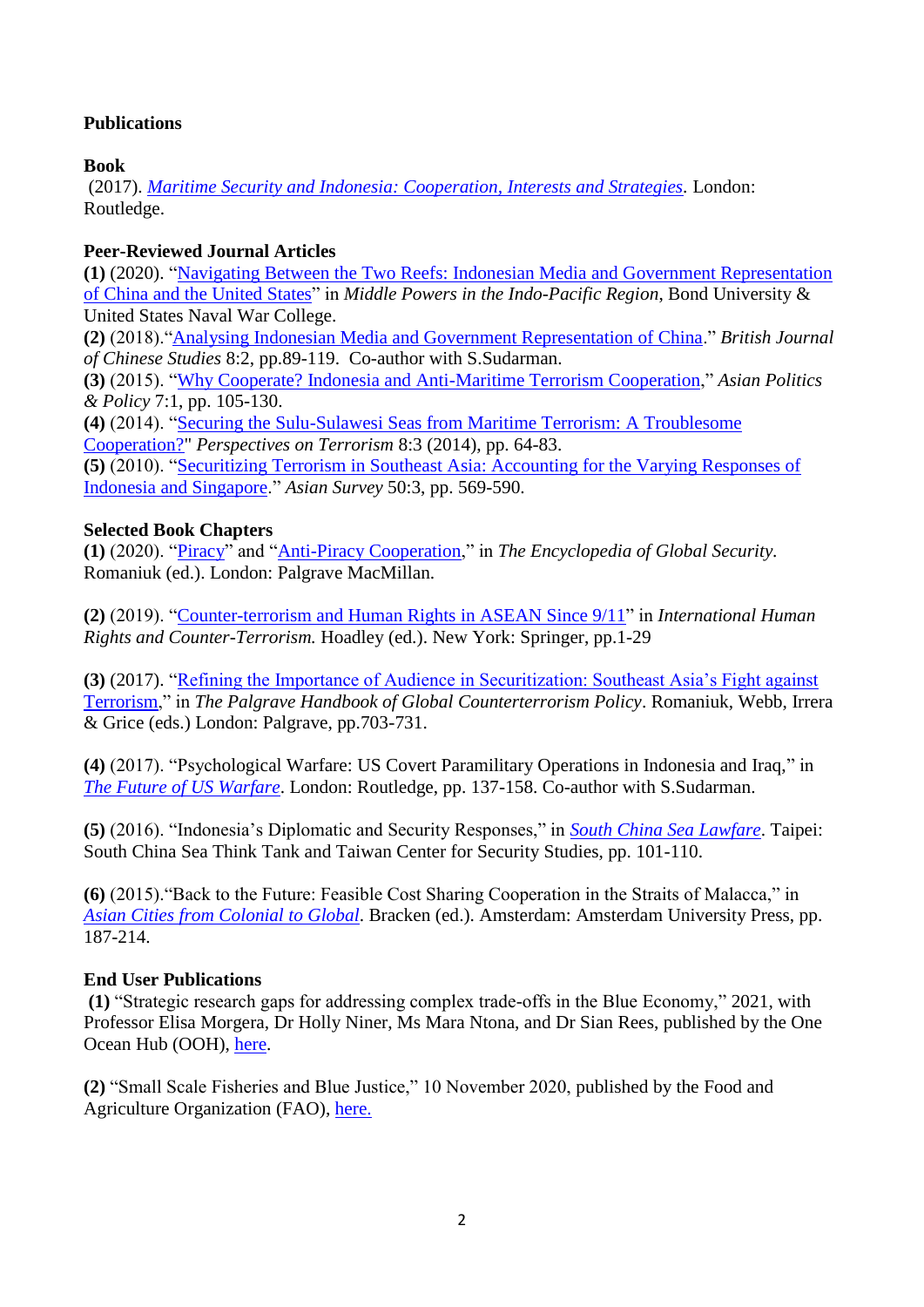**(3)** "Biodiversity and Ecosystems," published by the United Kingdom House of Commons Environmental Audit Committee, December 2020, with Professor Elisa Morgera & Dr Sian Rees**,**  [here.](https://committees.parliament.uk/writtenevidence/18245/pdf/)

**(4)** "Calling for An Integrated Framework to Manage the High Seas," 29 November 2020, published by the One Ocean Hub, [here.](https://oneoceanhub.org/calling-for-an-integrated-framework-to-manage-the-high-seas/)

**(5)** "Researchers' Contribution to the international negotiations on Biodiversity of Areas Beyond National Jurisdiction Negotiation", 29 November 2020, published by the One Ocean Hub, [here.](https://oneoceanhub.org/areas-beyond-national-jurisdiction-negotiation/)

**(6)** "Report of the UN-Nippon 2016 Meeting: Maritime Southeast Asia and South Asia," published by the United Nations Division for Ocean Affairs and the Law of the Sea [here.](https://www.un.org/depts/los/nippon/unnff_programme_home/alumni/UNNF_9_Programme.pdf)

**(7)** "Perception over the Use of Militarised Non-Governmental Organizations for Port Security in Indonesia," published in Gerda Henkel Stiftung portal, 5 November 2015, [here.](http://www.lisa.gerda-henkel-stiftung.de/port_security_indonesia)

**(8)** "Empowerment of Coastal Communities as A Non-Conventional Measure to Address Armed Robbery against Ships, Indonesia," [here](http://www.un.org/depts/los/nippon/unnff_programme_home/unnff_programme_sg_report/SeniaFebrica_Community_Empowerment.pdf) and "Private-Public Partnership to Maintain Navigational Safety and Pollution Prevention Measures in the Straits of Malacca and Singapore," [here](http://www.un.org/depts/los/nippon/unnff_programme_home/unnff_programme_sg_report/SeniaFebrica_Public-Private_Partnership.pdf) published as part of the UN Secretary General Report to the General Assembly at the Open-Ended Informal Consultative Process Meeting, 2015."

**(9)** "Indonesia Policy Behaviour towards Global Maritime Security Cooperation." Published by the Open Society Foundations 12:2 (2012), pp. 17-18, [here.](http://www.opensocietyfoundations.org/sites/default/files/scholarforum-15-20130514.pdf.)

| Grants/Scholarships/Awards                 |                                 |                                                                                                                                                                                                                                           |
|--------------------------------------------|---------------------------------|-------------------------------------------------------------------------------------------------------------------------------------------------------------------------------------------------------------------------------------------|
| <b>Month and Year</b>                      | <b>Value</b>                    | <b>Details</b>                                                                                                                                                                                                                            |
| January 2020-January 2021                  | <b>IDR</b><br>25,000,000/£1,380 | Grant from the Universitas Halmahera for<br>research on "Indigenous people and<br>access to resources in North Moluccas:<br>Interactions between Traditional Leaders,<br>State Authorities, and Mining Company."                          |
| August 2015, December<br>2015-October 2017 | €56,000/£49,049                 | Grant from Gerda Henkel Stiftung for<br>research on "The Securitisation of<br>Indonesia's Maritime Borders:<br>Outsourcing of Border Security to<br>Militarised Non-Governmental<br>Organisations." (PI).                                 |
| 2017                                       | ¥750,000/<br>€5584/£5,237       | Grant from Sumitomo Foundation on<br>"Opportunities, Challenges and Prospects"<br>of Japan-Indonesia Maritime<br>Cooperation: Marine Pollution<br>Prevention, Infrastructure Development,<br>and Counter-Armed Robbery against<br>Ships." |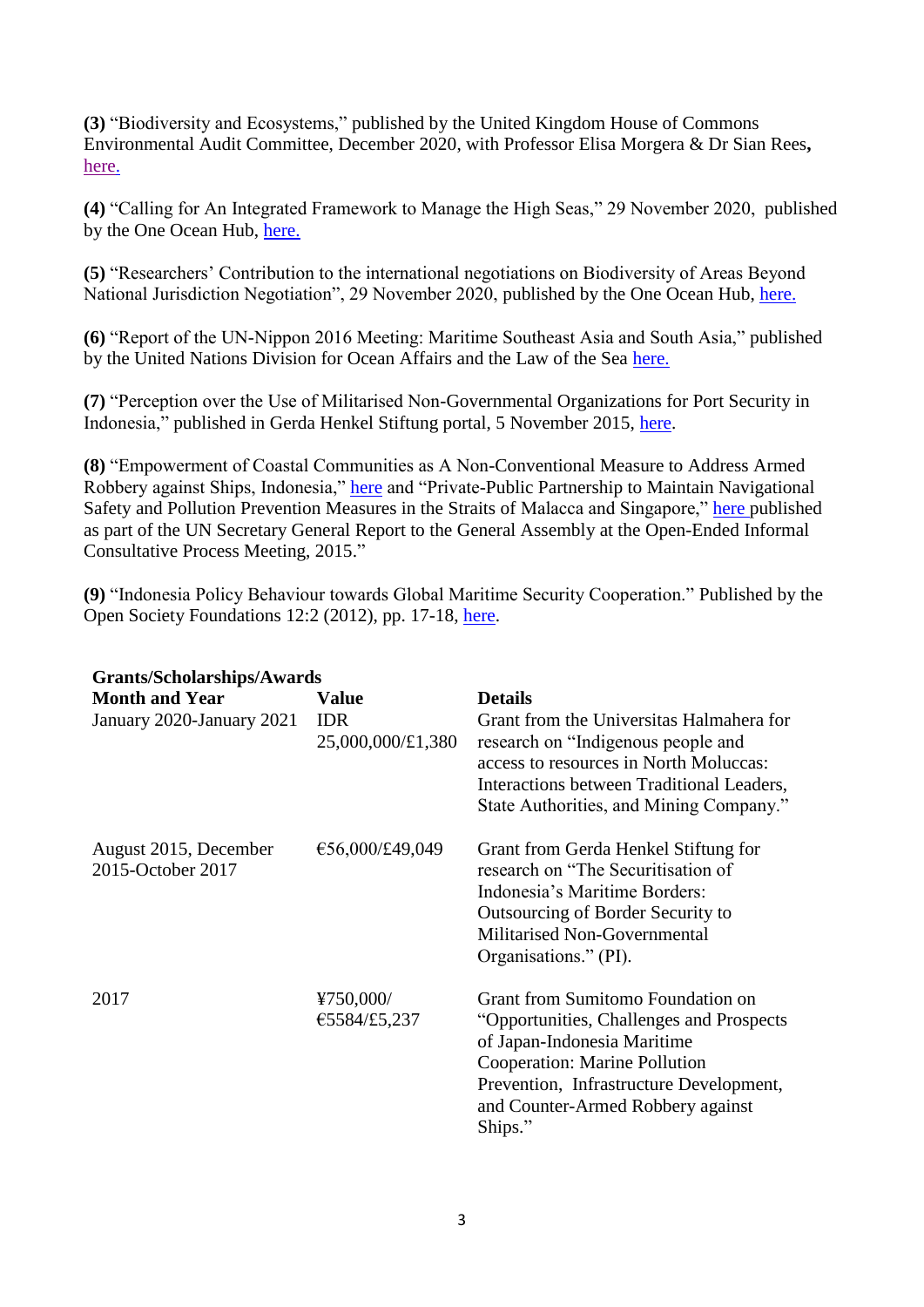| 2016                         | US\$100,000/<br>€115,525/£76,457                              | Grant to organise an international<br>conference on "Maritime Southeast Asia<br>and South Asia: Mapping Opportunities<br>and Challenges," 28 November-1<br>December 2016, Nusa Dua, Bali, from the<br>United Nations and the Nippon<br>Foundation of Japan. |
|------------------------------|---------------------------------------------------------------|-------------------------------------------------------------------------------------------------------------------------------------------------------------------------------------------------------------------------------------------------------------|
| September - November<br>2015 | NT\$150,000/<br>€4,467/£3,723                                 | Grant from the Republic of China<br>(Taiwan) Ministry of Foreign Affairs for<br>research on "Taiwan Middle Power<br>Diplomacy and Cooperation to Address<br>Illegal Fishing in Southeast Asia." (PI)                                                        |
| July 2015 – July 2016        | IDR220,000,000/<br>€15,409/£12,052                            | Universitas Indonesia Sinergisme Grant,<br>for research on "Southeast Asian"<br>countries' perception of the United States<br>and China" - as part of the American<br>Studies Center, Universitas Indonesia<br>research team. (Co-I)                        |
| June 2012 - February 2013    | €23,000/£20,000                                               | Fellowship grant from the United<br>Nations-Nippon Foundation of Japan for<br>research on "Accounting for Feasible<br>Cost Sharing Cooperation in the Straits of<br>Malacca and Singapore: Navigational<br>Safety and Marine Pollution," 2012-2013.<br>(PI) |
| 2011                         | €560/£500                                                     | Gilbert Murray Trust Junior Award<br>2011/2012 awarded by the International<br>Studies. Committee of the Gilbert Murray<br>Trust, United Kingdom.                                                                                                           |
| 2010                         | €896/£800                                                     | Field work grant from Politics<br>Department at the University of Glasgow.                                                                                                                                                                                  |
| $2009 - 2011$                | €69,000/£60,000                                               | The Republic of Indonesia Ministry of<br>Education, PhD Scholarship.                                                                                                                                                                                        |
| 2011                         | Plane tickets,<br>accommodation<br>and stipend/<br>€1000/£860 | Financial support to present at the Asia<br>Centre, Sciences Po-L'Institut d'études<br>politiques (IEP) de Paris, France<br>conference.                                                                                                                     |
| 2009                         | US\$1000/<br>€851/£765                                        | Financial support to present at the<br>Indonesian Studies conference at the<br>University of California, Los Angeles<br>(UCLA), United States, 2009.                                                                                                        |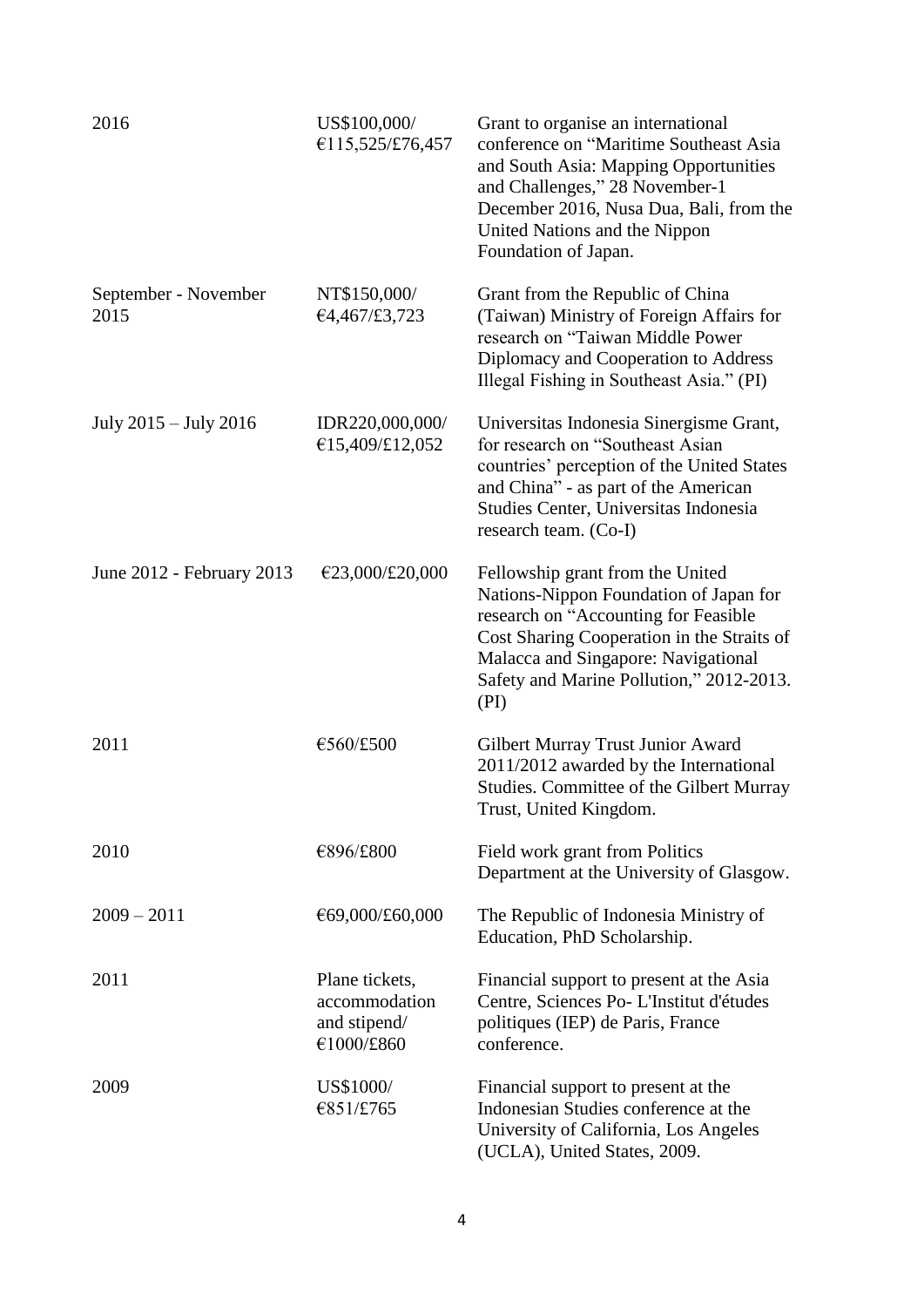| 2009          | IDR100,000,000/<br>€7,000/£5,478 | Riset Unggulan Universitas Indonesia<br>2009 Award to fund research on "Anti<br><b>Terrorism Norms and Supply Chain</b><br>Security in Indonesia: Tanjung Priok and<br>Tanjung Perak Ports" - as part of the<br>American Studies Center, Universitas<br>Indonesia research team. (Co-I)                                                                       |
|---------------|----------------------------------|---------------------------------------------------------------------------------------------------------------------------------------------------------------------------------------------------------------------------------------------------------------------------------------------------------------------------------------------------------------|
| 2009          | USD\$<br>20,000/£16,585          | Grant from the Southeast Asian Studies<br>Regional Exchange Program (SEASREP)<br>and the Toyota Foundation to organise a<br>series of workshops on 'Southeast Asian<br>Identities, Past, Present and Future', and a<br>field observation trip called 'The Trail of<br>Port Towns in Northern Java'.                                                           |
| $2007 - 2008$ | €21,969/£19,600                  | UK Chevening Foreign Commonwealth<br>Office /Open Society<br>Foundation/University of Glasgow<br>Scholarship-MSc in International Politics,<br>University of Glasgow.                                                                                                                                                                                         |
| 2007          | CAD\$10,000/<br>€7,021/£5,840    | Canada-Asia-Pacific Awards from the<br>International Council for Canadian<br>Studies for research on "Canadian NGOs<br>and International Partnership in Disaster<br>Relief and Post Disaster Management in<br>Indonesia: A Cultural Perspective" - as<br>part of the American Studies Center,<br>Universitas Indonesia research team<br>(Research Assistant). |

#### **Selected Conference Participation**

Invited Conferences Paper presentation on "An Analysis of Indonesia's Indo-Pacific Cooperation" at the  $11<sup>th</sup>$  South China Sea International Conference: Cooperation for Regional Security and Development, 6-7 November 2019, Hanoi, organised by the Diplomatic Academy of Vietnam, the Vietnam Ministry of Foreign Affairs, and sponsored by the European Union.

> Paper presentation on "The Securitisation of Indonesia's Maritime Borders: Outsourcing of Border Security to Militarised Non-Governmental Organisations" at the Gerda Henkel Stiftung Security, Society and the State Workshop, Kloster Hegne, Germany, 14-16 June 2017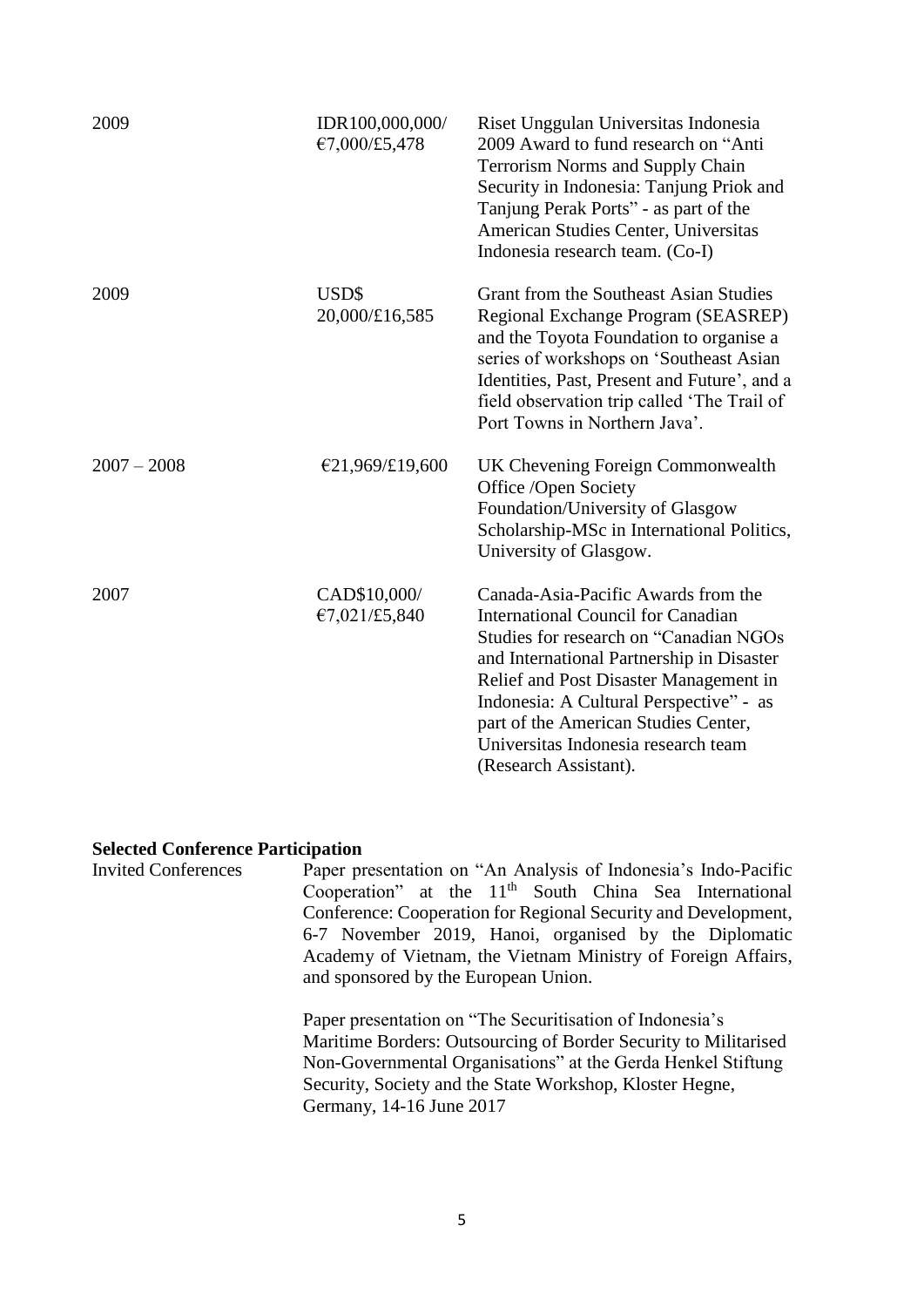Discussant at the Asian Studies, University of Edinburgh Workshop on "Security vs Human Rights: Comparative Refugee Crisis in Southeast Asia," 3 March 2017, Edinburgh.

Paper presentation on "Armed Robbery Attacks against Ships in South China Sea: Looking at the Problems and Possible Solutions," at the United Nations-the Nippon Foundation of Japan conference on Maritime Southeast Asia and South Asia: Mapping Opportunities and Challenges in Nusa Dua Bali, 28 November-1 December 2016.

Discussant at the Roundtable Discussion on "A World in Transformation: Conflict and Development," the IMPIS International Conference, the National Cheng-chi University, 12 May 2016, Taipei, Taiwan.

Chair and discussant at the ASEAN Dialogue on International Law of the Sea: Strengthening the Rule of Law in the Region, organised by the Netherlands Embassy in Jakarta and the Centre for Southeast Asian Studies, 17 March 2016, Jakarta, Indonesia.

Paper Presentation on "Maritime Security Cooperation and Indonesia's Ocean Governance," the Centre for Strategic and International Studies (CSIS) International Conference, 3 March 2016, Jakarta, Indonesia.

Paper presentation on "Monitoring Terrorism: Maritime Security in Southeast Asia- Indonesia and the Philippines," the Morningside Justice and Peace Group, 6 March 2013, Edinburgh, United Kingdom.

Paper presentation on "Terrorism in Southeast Asia: A Threat Under Control?," the Asia Centre conference on "New Security Parameters in Southeast Asia," 27 May 2011, Sciences Po-L'Institut d'études politiques (IEP) de Paris, France.

Contributor, Centre for Strategic and International Studies (CSIS) Hawaii Pacific Forum, "Why Asia- and What the United States Does in Asia-Matters to Europe," University of Edinburgh, Scotland, United Kingdom, 7-11 December 2010.

Contributor, Salty Geographies: Subaltern Maritime Spaces, Networks and Practices Conference, 7-9 October 2010, School of Geographical & Earth Sciences, University of Glasgow, UK.

Paper presentation "The Paradox of the U.S. Campaign against Terrorism in Indonesia and It's Impact on Domestic and Regional Politics: A Comparison with Singapore Experience," the UCLA Indonesian Studies Conference, 17 April 2009, UCLA, Los Angeles, USA.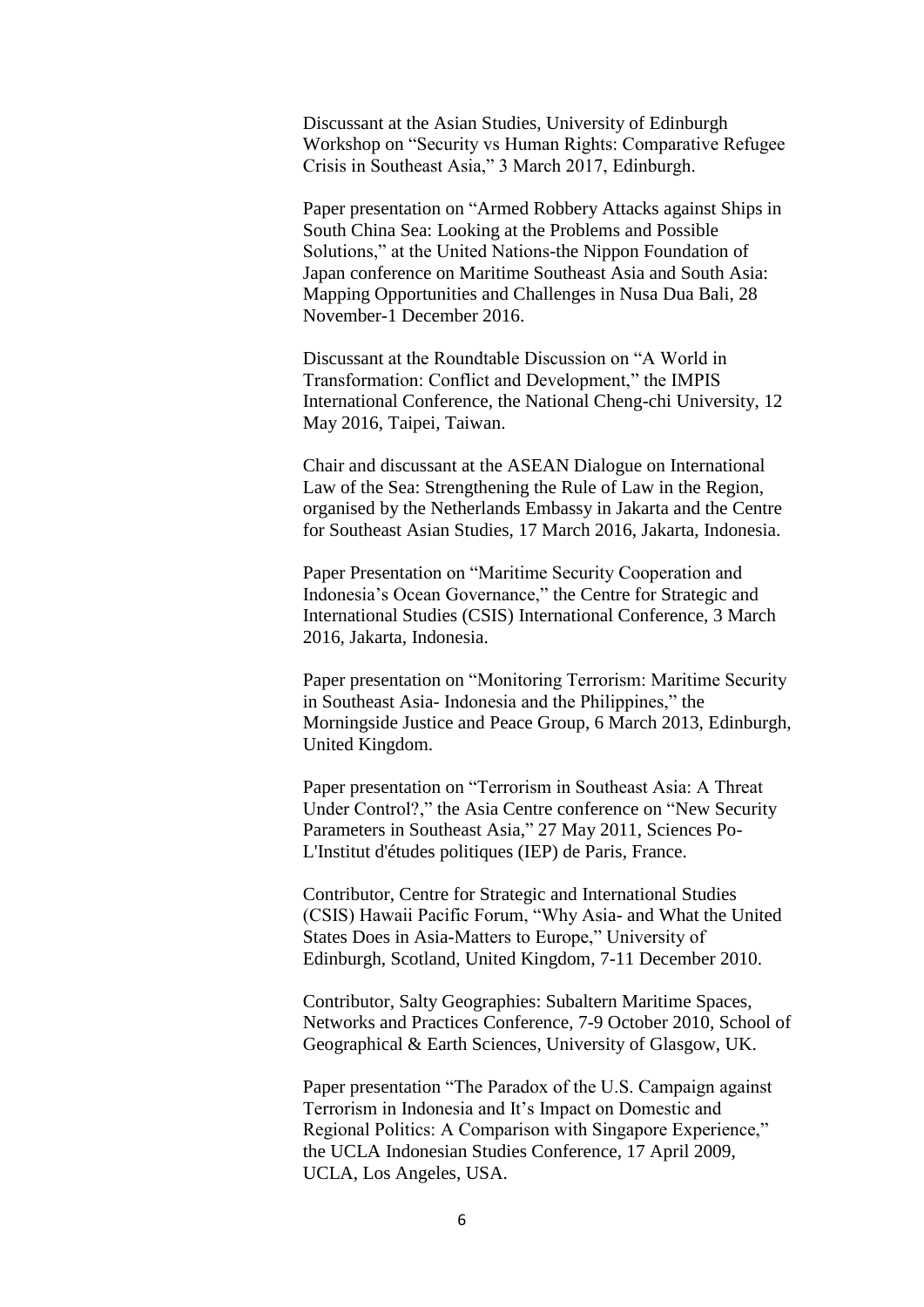| Others                       | Paper Presentation at the Oxford Project Southeast Asia<br>Symposium on "the Involvement of Militarised Non-<br>Governmental Organisations in Securing Indonesian Ports," the<br>University of Oxford, 14-16 April 2016, United Kingdom.                                                                                                                                                                                                                                                                                      |                                                                                                                                                                                           |  |
|------------------------------|-------------------------------------------------------------------------------------------------------------------------------------------------------------------------------------------------------------------------------------------------------------------------------------------------------------------------------------------------------------------------------------------------------------------------------------------------------------------------------------------------------------------------------|-------------------------------------------------------------------------------------------------------------------------------------------------------------------------------------------|--|
|                              | Paper Presentation at the Joint East Asian Studies Conference<br>2016 on "Indonesia's Perception of China," SOAS University of<br>London, 6-9 September 2016, United Kingdom.<br>Paper Presentation on "Indonesia and Maritime Security<br>Governance in Southeast Asia," at the Oxford Project Southeast<br>Asia Symposium, 22-23 March 2014, Oxford, UK.<br>Young Leaders Forum, the 21 <sup>st</sup> Asia Pacific Round Table<br>Discussion, Institute of Strategic and International Studies,<br>Malaysia, 4-8 June 2007. |                                                                                                                                                                                           |  |
|                              |                                                                                                                                                                                                                                                                                                                                                                                                                                                                                                                               |                                                                                                                                                                                           |  |
|                              |                                                                                                                                                                                                                                                                                                                                                                                                                                                                                                                               |                                                                                                                                                                                           |  |
| <b>Teaching Experience</b>   |                                                                                                                                                                                                                                                                                                                                                                                                                                                                                                                               |                                                                                                                                                                                           |  |
| Lecturer<br>$2015$ – present | Universitas Indonesia,<br>Department of International<br>Relations                                                                                                                                                                                                                                                                                                                                                                                                                                                            | <b>United States Foreign Policy</b><br><b>International Politics</b><br>Defence Diplomacy<br>Peace and Conflict<br>Resolution                                                             |  |
|                              | Universitas Indonesia,<br><b>American Studies Program</b>                                                                                                                                                                                                                                                                                                                                                                                                                                                                     | <b>History of United States</b><br>Diplomacy<br>Security and<br>Transnationalism<br>Information Technology and<br>Global Space                                                            |  |
| 2015                         | National Cheng-chi<br>University, International<br>Master's Programme in<br><b>International Studies</b>                                                                                                                                                                                                                                                                                                                                                                                                                      | (Guest Lecturer)<br><b>International Security</b>                                                                                                                                         |  |
| 2014                         | University of Edinburgh,<br>Department of Asian Studies                                                                                                                                                                                                                                                                                                                                                                                                                                                                       | (Guest Lecturer)<br>China and Southeast Asia<br><b>International Relations</b>                                                                                                            |  |
| $2006, 2008 - 2009$          | Universitas Indonesia,<br>European Studies Centre and<br>Department of International<br>Relations                                                                                                                                                                                                                                                                                                                                                                                                                             | <b>United States Foreign Policy</b><br>(Course convener in 2009)<br>International Relations in the<br>Americas<br><b>International Relations</b><br>Theories (Course convener in<br>2009) |  |